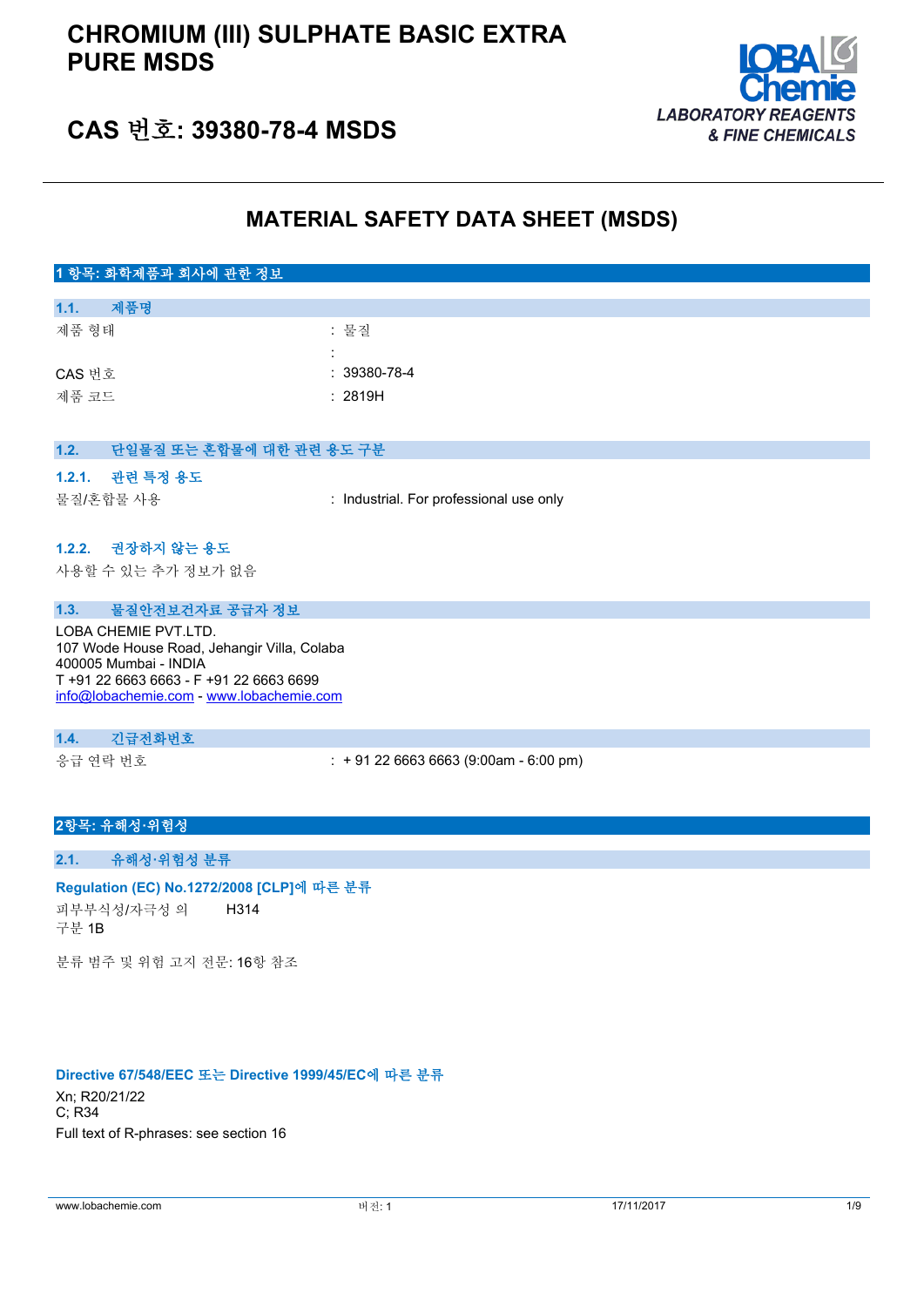물질안전보건자료

#### **물리화학적, 인체 건강 및 환경상의악영향**

사용할 수 있는 추가 정보가 없음

| 예방조치문구를 포함한 경고표지 항목<br>2.2.          |                                                                                                                                                   |
|--------------------------------------|---------------------------------------------------------------------------------------------------------------------------------------------------|
| 규정 (EC) No. 1272/2008에 따른 라벨 표시[CLP] |                                                                                                                                                   |
| 위험 표시 그림문자(CLP)                      |                                                                                                                                                   |
|                                      | GHS05                                                                                                                                             |
| Signal word (CLP)                    | : 위험                                                                                                                                              |
| 유해·위험 문구(CLP)                        | : H314 - 피부에 심한 화상과 눈에 손상을 일으킴                                                                                                                    |
| 예방 조치 문구(CLP)                        | : P280 - 보호장갑, 보호의, 보안경, 안면보호구 착용하시오.<br>P305+P351+P338 - 눈에 묻으면 몇 분간 물로 조심해서 씻으시오. 가능하면<br>콘택트렌즈를 제거하시오. 계속 씻으시오<br>P310 - 즉시 의료기관(의사)의 진찰을 받으시오 |

| 2.3. | 기타 정보               |
|------|---------------------|
|      | 사용할 수 있는 추가 정보가 없음  |
|      | 3항목: 구성성분의 명칭 및 함유량 |
|      |                     |
| 3.1. | 다일물질                |

| 명칭     | : CHROMIUM (III) SULPHATE BASIC EXTRA PURE |
|--------|--------------------------------------------|
| CAS 번호 | : 39380-78-4                               |

R- 및 H- 문구에 대한 전문: 16항 참조

#### **3.2. 혼합물**

해당없음

| 4항목: 응급조치요령        |                                                                            |            |     |
|--------------------|----------------------------------------------------------------------------|------------|-----|
|                    |                                                                            |            |     |
| 4.1.<br>응급조치 요령    |                                                                            |            |     |
| 흡입 후 응급 조치         | : 신선한 공기가 있는 곳으로 옮기고 호흡하기 쉬운 자세로 안정을 취하시오. 즉시<br>의료기관(의사)의 진찰을 받으시오.       |            |     |
| 피부 접촉 후 응급 조치      | : 즉시 의료기관(의사)의 진찰을 받으시오. 다량의 비누와 물로 씻으시오. 다시 사용전<br>오염된 의류는 세척하시오.         |            |     |
| 안구 접촉 후 응급 조치      | : 몇 분간 물로 조심해서 씻으시오. 가능하면 콘택트렌즈를 제거하시오. 계속 씻으시오.<br>즉시 의료기관(의사)의 진찰을 받으시오. |            |     |
| 섭취 후 응급 조치         | : 입을 씻어내시오. 토하게 하지 마시오. 즉시 의료기관(의사)의 진찰을 받으시오.                             |            |     |
| 4.2.<br>변이원성       |                                                                            |            |     |
| 증상/부상              | : 피부에 심한 화상과 눈에 손상을 일으킴.                                                   |            |     |
| www.lobachemie.com | 버전: 1                                                                      | 17/11/2017 | 2/9 |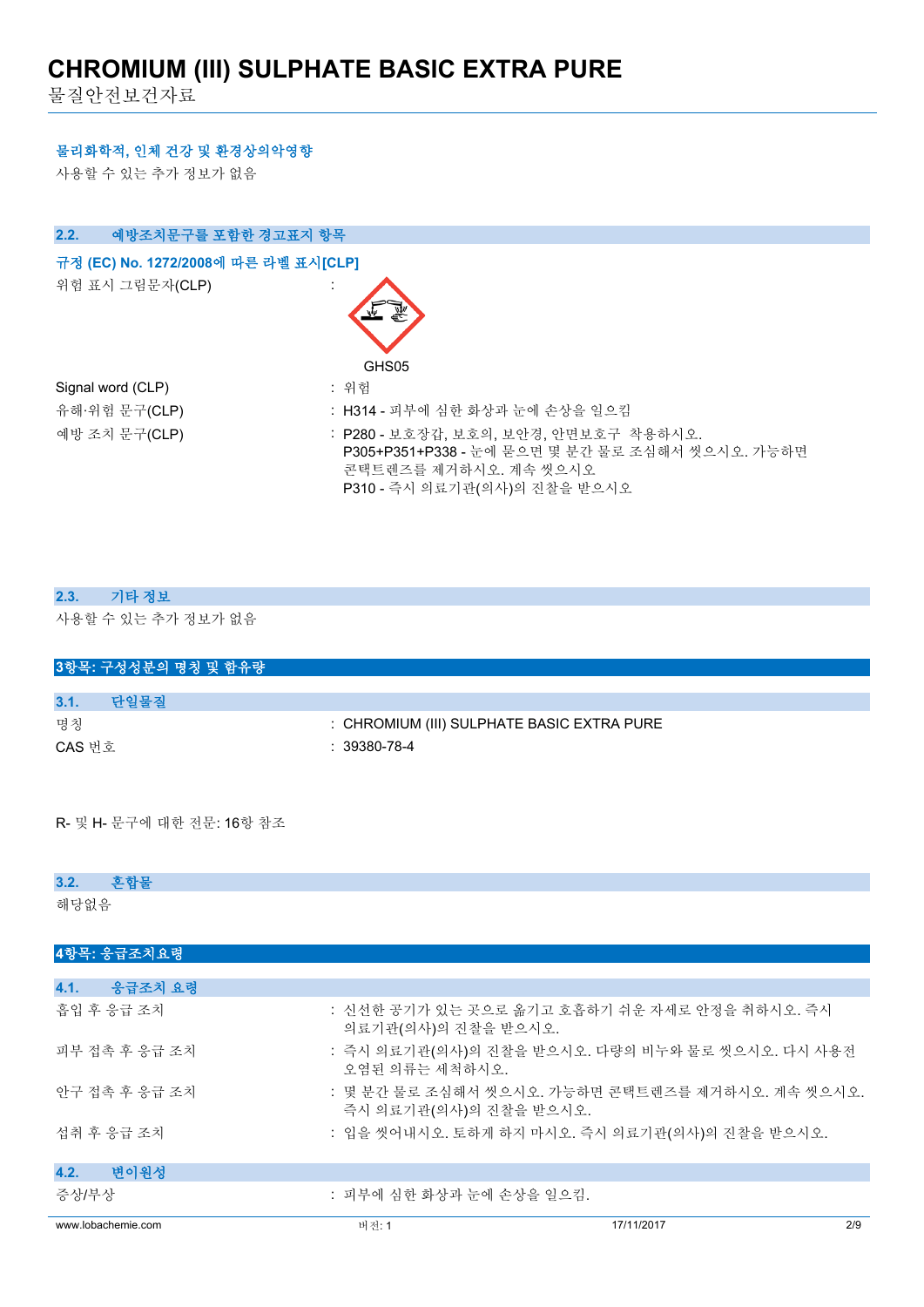물질안전보건자료

| 즉각적인 치료 및 특수 치료 필요 여부 표시<br>4.3.                 |                                                                                                                                                   |
|--------------------------------------------------|---------------------------------------------------------------------------------------------------------------------------------------------------|
| 사용할 수 있는 추가 정보가 없음                               |                                                                                                                                                   |
| 5항목: 폭발·화재시 대처방법                                 |                                                                                                                                                   |
| 적절한 소화제<br>5.1.                                  |                                                                                                                                                   |
| 적절한 소화제                                          | : Carbon dioxide. Dry powder. Foam. Water spray.                                                                                                  |
| 부적절한 소화재                                         | : Do not use a heavy water stream.                                                                                                                |
|                                                  |                                                                                                                                                   |
| 화학물질로부터 생기는 특정 유해성<br>5.2.<br>사용할 수 있는 추가 정보가 없음 |                                                                                                                                                   |
|                                                  |                                                                                                                                                   |
| 소방대원을 위한 조언<br>5.3.                              |                                                                                                                                                   |
| 화재 진압 중 보호                                       | : Do not enter fire area without proper protective equipment, including respiratory<br>protection.                                                |
| 6항목: 누출사고시 대처방법                                  |                                                                                                                                                   |
| 인체를 보호하기 위해 필요한 조치사항 및 보호구<br>6.1.               |                                                                                                                                                   |
| 6.1.1.<br>비응급 요원용                                |                                                                                                                                                   |
| 응급 조치                                            | : Evacuate unnecessary personnel.                                                                                                                 |
| 응급 구조대용<br>6.1.2.                                |                                                                                                                                                   |
| 보호 장비                                            | : Equip cleanup crew with proper protection.                                                                                                      |
| 응급 조치                                            | : Ventilate area.                                                                                                                                 |
|                                                  |                                                                                                                                                   |
| 환경을 보호하기 위해 필요한 조치사항<br>6.2.                     |                                                                                                                                                   |
| 환경으로 배출하지 마시오.                                   |                                                                                                                                                   |
| 정화 또는 제거 방법<br>6.3.                              |                                                                                                                                                   |
| 세척 방법                                            | : Soak up spills with inert solids, such as clay or diatomaceous earth as soon as<br>possible. On land, sweep or shovel into suitable containers. |
| 기타 항목 참조<br>6.4.                                 |                                                                                                                                                   |
| 사용할 수 있는 추가 정보가 없음                               |                                                                                                                                                   |
| 7항목: 취급 및 저장방법                                   |                                                                                                                                                   |
|                                                  |                                                                                                                                                   |
| 안전취급요령<br>7.1.<br>안전취급요령                         | : Avoid contact with skin and eyes. Do not breathe vapours.                                                                                       |
| 위생 조치                                            | : 이 제품을 사용할 때에는 먹거나, 마시거나 흡연하지 마시오. Wash hands and other                                                                                          |
|                                                  | exposed areas with mild soap and water before eating, drinking or smoking and                                                                     |
|                                                  | when leaving work.                                                                                                                                |
| 피해야할 조건을 포함한 안전한 저장 방법<br>7.2.                   |                                                                                                                                                   |
| 적절한 공학적 관리                                       | : Comply with applicable regulations.                                                                                                             |
| 보관 조건                                            | : 용기는 환기가 잘 되는 곳에 단단히 밀폐하여 저장하시오.                                                                                                                 |
| 특정 최종 사용<br>7.3.                                 |                                                                                                                                                   |
| 사용할 수 있는 추가 정보가 없음                               |                                                                                                                                                   |
| 8항목: 노출방지 및 개인보호구                                |                                                                                                                                                   |
|                                                  |                                                                                                                                                   |
| 제어 매개 변수<br>8.1.<br>사용할 수 있는 추가 정보가 없음           |                                                                                                                                                   |
|                                                  |                                                                                                                                                   |
|                                                  |                                                                                                                                                   |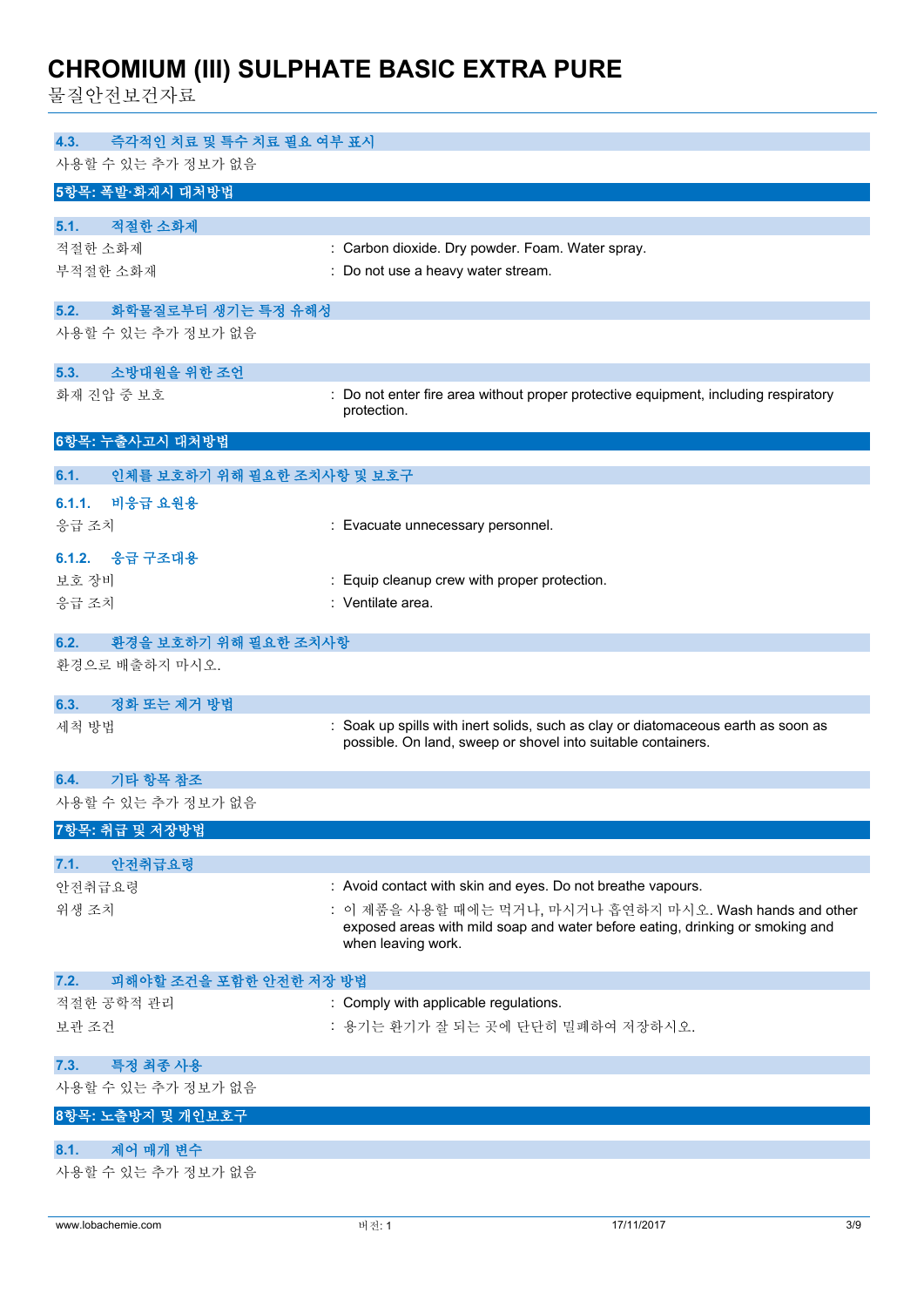물질안전보건자료

| 8.2.<br>노출방지                 |                                                    |
|------------------------------|----------------------------------------------------|
| 손보호                          | : Protective gloves                                |
| 눈보호                          | : Chemical goggles or face shield                  |
| 신체 보호                        | : 적절한 보호복을 착용하시오                                   |
| 호흡기 보호                       | : 호흡 보호구를 착용하시오                                    |
| 9항목: 물리화학적 특성                |                                                    |
| 기본적인 물리화학적 특성에 대한 정보<br>9.1. |                                                    |
| 물리적 상태                       | : Solid                                            |
| 색상                           | : Green crystalline.                               |
| 냄새                           | : odourless.                                       |
| 냄새 역치                        | : 자료없음                                             |
| pH                           | $: 1.5 - 2.5$                                      |
| 상대 증발 속도(부틸아세테이트=1)          | : 자료없음                                             |
| 융해점                          | : 90 $^{\circ}$ C                                  |
| 빙점                           | : 자료없음                                             |
| 초기 끓는점과 끓는점 범위               | : 자료없음                                             |
| 인화점                          | : 자료없음                                             |
| 자연발화온도                       | : 자료없음                                             |
| 분해온도                         | : 자료없음                                             |
| 인화성(고체, 기체)                  | : 자료없음                                             |
| 증기압                          | : 자료없음                                             |
| 20°C에서의 상대 증기 밀도             | : 자료없음                                             |
| 상대 밀도                        | : 자료없음                                             |
| 비중/밀도<br>용해도                 | : $1.7$ g/cm <sup>3</sup><br>: 물: Soluble in water |
| n-옥탄올/물분배계수                  | : 자료없음                                             |
| 점도, 운동학적                     | : 자료없음                                             |
| 점도, 역학적                      | : 자료없음                                             |
| 폭발성                          | : 자료없음                                             |
| 산화성                          | : 자료없음                                             |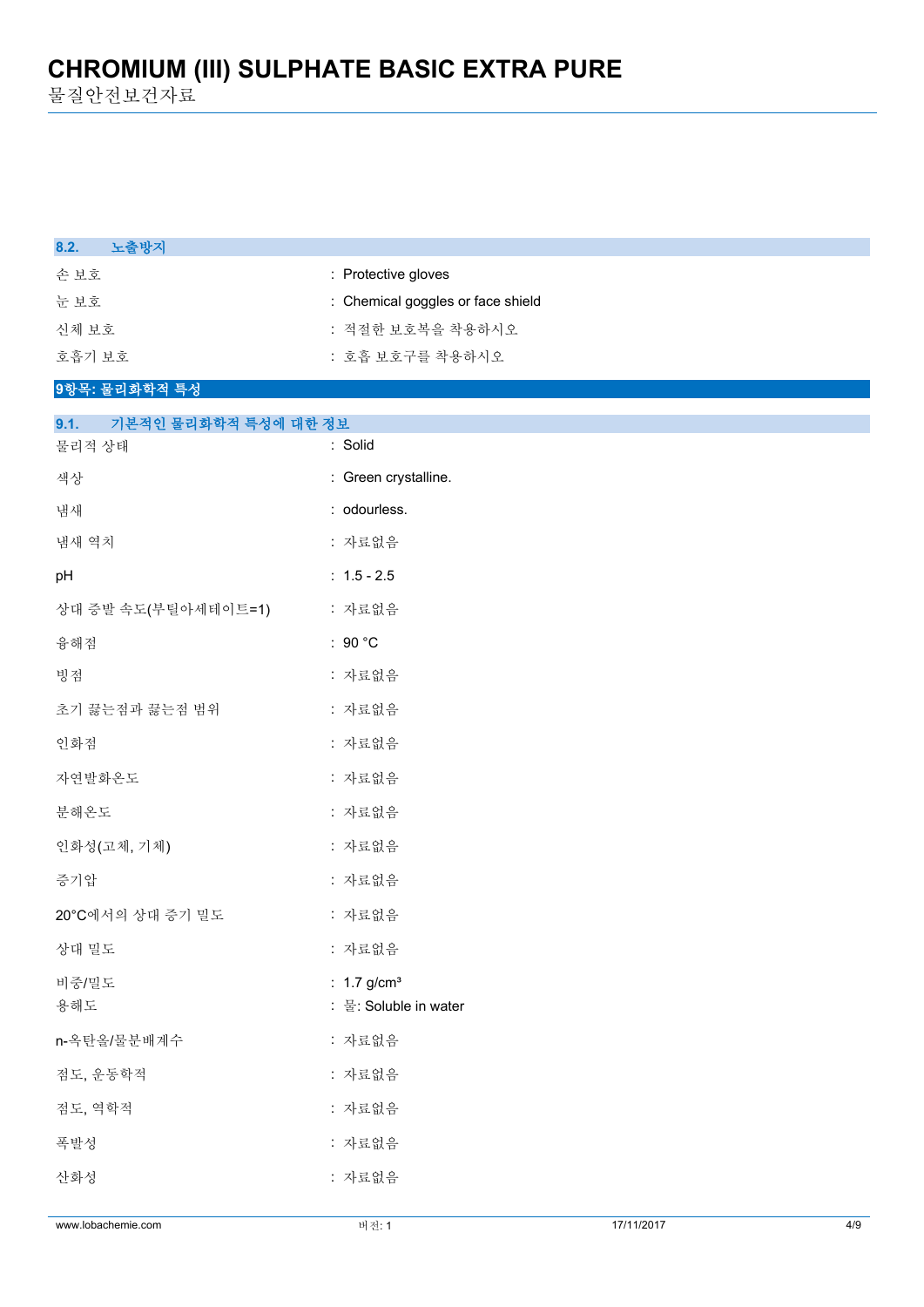물질안전보건자료

인화 또는 폭발 범위의 상한/하한 : 자료없음

| 9.2.             | 그 밖의 참고사항                                            |
|------------------|------------------------------------------------------|
|                  | 사용할 수 있는 추가 정보가 없음                                   |
|                  | 10항목: 안정성 및 반응성                                      |
| 10.1.            | 반응성                                                  |
|                  | 사용할 수 있는 추가 정보가 없음                                   |
| 10.2.            | 화학적 안정성                                              |
|                  | Stable under normal conditions.                      |
| 10.3.            | 유해 반응의 가능성                                           |
|                  | 사용할 수 있는 추가 정보가 없음                                   |
| 10.4.            | 피해야 할 조건                                             |
|                  | 사용할 수 있는 추가 정보가 없음                                   |
| 10.5.            | 피해야 할 물질                                             |
| Oxidizing agent. |                                                      |
| 10.6.            | 분해시 생성되는 유해물질                                        |
|                  | Thermal decomposition generates : Corrosive vapours. |
|                  | 11항목: 독성에 관한 정보                                      |
|                  | 11.1. 독성에 대한 정보                                      |
| 그서 도서            | • 브르디기 아 이                                           |

| 급성 독성             | : 분류되지 않음                               |
|-------------------|-----------------------------------------|
| 피부 부식성 / 자극성      | : 피부에 심한 화상과 눈에 손상을 일으킴.                |
| 심한 눈손상 또는 자극성     | pH: 1.5 - 2.5<br>: 심각한 안구 손상, 범주 1, 암묵적 |
|                   | pH: 1.5 - 2.5                           |
| 호흡기 또는 피부 과민성     | : 분류되지 않음                               |
| 생식세포 돌연변이 유발성     | : 분류되지 않음                               |
| 발암성               | : 분류되지 않음                               |
|                   |                                         |
| 생식독성              | : 분류되지 않음                               |
| 특정 표적장기 독성 (1회노출) | : 분류되지 않음                               |
|                   |                                         |
| 특정 표적장기 독성 (반복노출) | : 분류되지 않음                               |
|                   |                                         |
| 흡인유해성             | : 분류되지 않음                               |
|                   |                                         |
|                   |                                         |
|                   |                                         |
| 증상                |                                         |
|                   |                                         |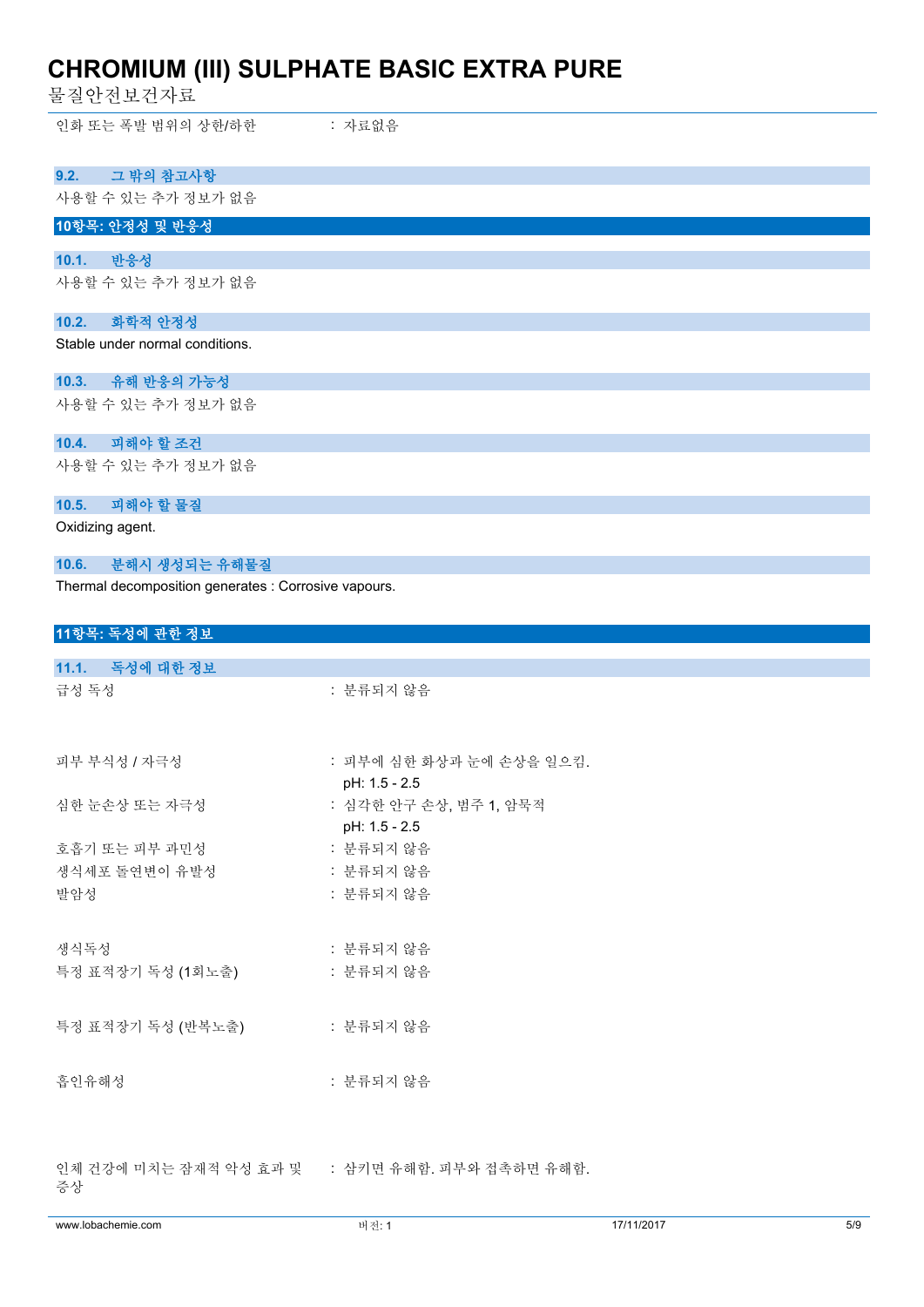물질안전보건자료

#### **12항목: 환경에 미치는 영향**

#### **12.1. 독성**

사용할 수 있는 추가 정보가 없음

#### **12.2. 잔류성 및 분해성**

사용할 수 있는 추가 정보가 없음

#### **12.3. 생물농축성**

사용할 수 있는 추가 정보가 없음

#### **12.4. 토양이동성**

사용할 수 있는 추가 정보가 없음

#### **12.5. PBT 및 vPvB 평가 결과**

사용할 수 있는 추가 정보가 없음

### **12.6. 기타 유해 영향** 사용할 수 있는 추가 정보가 없음 **13항목: 폐기시 주의사항 13.1. 폐기물 처리법** Product/Packaging disposal recommendations : ... 내용물과 용기를 폐기하시오.

### **14항목: 운송에 필요한 정보**

ADR / RID / IMDG / IATA / ADN 에 따름

| 14.1. 유엔번호(UN No.)                   |                                                                    |
|--------------------------------------|--------------------------------------------------------------------|
| UN-번호(ADR)                           | : 3260                                                             |
| UN-번호 (IMDG)                         | :3260                                                              |
| UN-번호(IATA)                          | : 3260                                                             |
| UN-번호(ADN)                           | $:$ Not regulated                                                  |
| UN-번호(RID)                           | : Not regulated                                                    |
|                                      |                                                                    |
| 적정선적명<br>14.2.                       |                                                                    |
| 고유 운송 명칭(ADR)                        | : CORROSIVE SOLID, ACIDIC, INORGANIC, N.O.S.                       |
| Proper Shipping Name (IMDG)          | : CORROSIVE SOLID, ACIDIC, INORGANIC, N.O.S.                       |
| 고유 운송 명칭(IATA)                       | : CORROSIVE SOLID, ACIDIC, INORGANIC, N.O.S.                       |
| 고유 운송 명칭(ADN)                        | $:$ Not regulated                                                  |
| 고유 운송 명칭(RID)                        | : Not regulated                                                    |
| Transport document description (ADR) | : UN 3260 CORROSIVE SOLID, ACIDIC, INORGANIC, N.O.S., 8, II, $(E)$ |
| 운송 문서 기술 (IMDG)                      | : UN 3260 CORROSIVE SOLID, ACIDIC, INORGANIC, N.O.S., 8, II        |
| 운송 문서 기술 (IATA)                      | : UN 3260 CORROSIVE SOLID, ACIDIC, INORGANIC, N.O.S., 8, II        |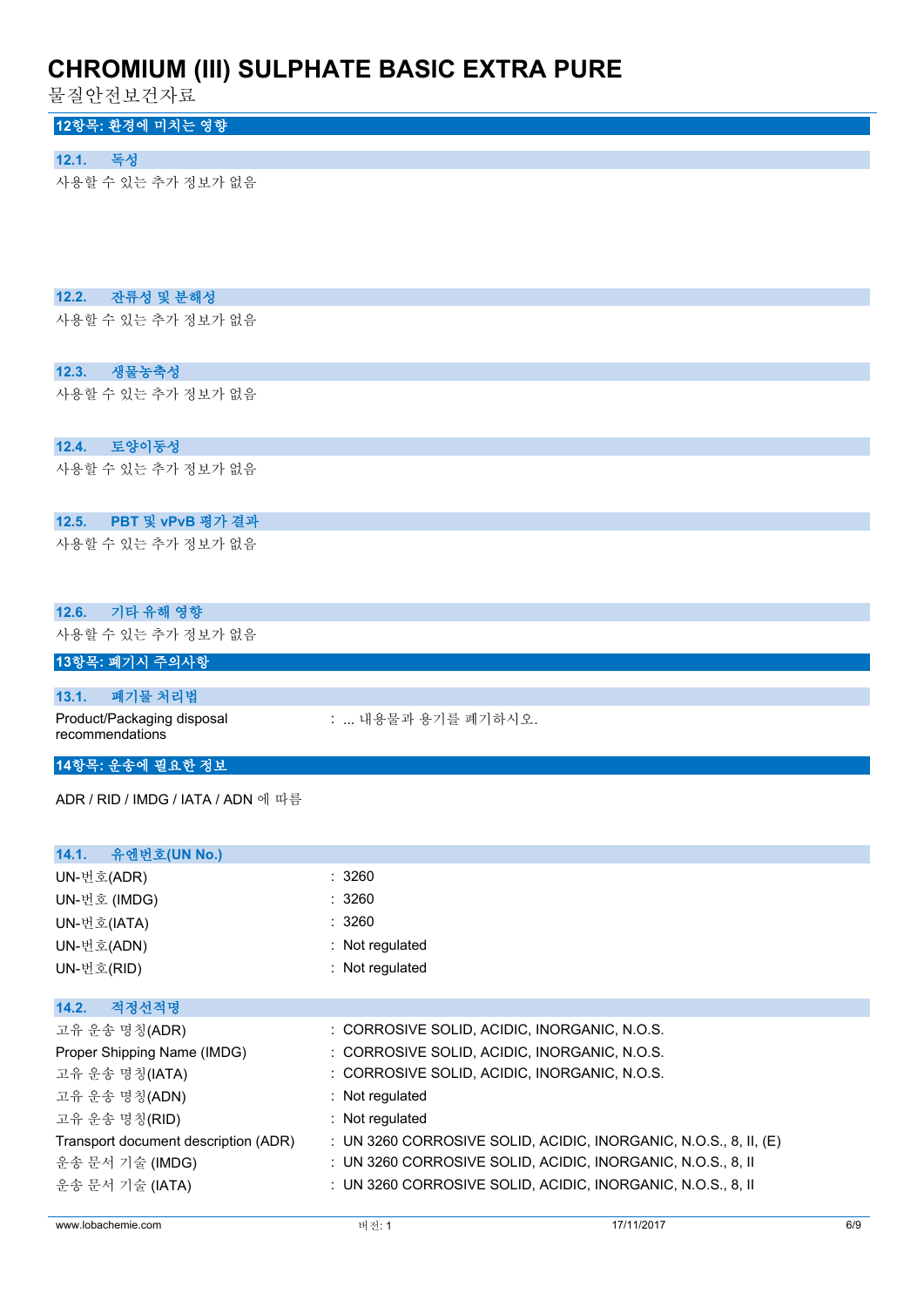물질안전보건자료

| 운송에서의 위험성 등급<br>14.3.                                                                                                                                                            |                                                                                                                                              |            |       |
|----------------------------------------------------------------------------------------------------------------------------------------------------------------------------------|----------------------------------------------------------------------------------------------------------------------------------------------|------------|-------|
| <b>ADR</b>                                                                                                                                                                       |                                                                                                                                              |            |       |
| 운송 위험 분류 (ADR)                                                                                                                                                                   | : 8<br>: 8                                                                                                                                   |            |       |
| Danger labels (ADR)                                                                                                                                                              |                                                                                                                                              |            |       |
|                                                                                                                                                                                  |                                                                                                                                              |            |       |
|                                                                                                                                                                                  |                                                                                                                                              |            |       |
|                                                                                                                                                                                  |                                                                                                                                              |            |       |
|                                                                                                                                                                                  |                                                                                                                                              |            |       |
| <b>IMDG</b>                                                                                                                                                                      |                                                                                                                                              |            |       |
| 운송 위험 분류 (IMDG)                                                                                                                                                                  | : 8                                                                                                                                          |            |       |
| Danger labels (IMDG)                                                                                                                                                             | : 8                                                                                                                                          |            |       |
|                                                                                                                                                                                  |                                                                                                                                              |            |       |
|                                                                                                                                                                                  |                                                                                                                                              |            |       |
|                                                                                                                                                                                  |                                                                                                                                              |            |       |
|                                                                                                                                                                                  |                                                                                                                                              |            |       |
|                                                                                                                                                                                  |                                                                                                                                              |            |       |
| <b>IATA</b>                                                                                                                                                                      | : 8                                                                                                                                          |            |       |
|                                                                                                                                                                                  |                                                                                                                                              |            |       |
|                                                                                                                                                                                  |                                                                                                                                              |            |       |
|                                                                                                                                                                                  |                                                                                                                                              |            |       |
|                                                                                                                                                                                  |                                                                                                                                              |            |       |
|                                                                                                                                                                                  |                                                                                                                                              |            |       |
|                                                                                                                                                                                  |                                                                                                                                              |            |       |
| <b>ADN</b>                                                                                                                                                                       |                                                                                                                                              |            |       |
|                                                                                                                                                                                  |                                                                                                                                              |            |       |
|                                                                                                                                                                                  |                                                                                                                                              |            |       |
|                                                                                                                                                                                  |                                                                                                                                              |            |       |
|                                                                                                                                                                                  |                                                                                                                                              |            |       |
| 용기등급<br>14.4.                                                                                                                                                                    |                                                                                                                                              |            |       |
| 포장 등급(ADR)                                                                                                                                                                       | $\lesssim 11$                                                                                                                                |            |       |
|                                                                                                                                                                                  |                                                                                                                                              |            |       |
|                                                                                                                                                                                  |                                                                                                                                              |            |       |
|                                                                                                                                                                                  |                                                                                                                                              |            |       |
|                                                                                                                                                                                  |                                                                                                                                              |            |       |
| 14.5.<br>환경 유해성                                                                                                                                                                  |                                                                                                                                              |            |       |
| 환경에 위험                                                                                                                                                                           | : No                                                                                                                                         |            |       |
| 해양오염물질                                                                                                                                                                           | : No                                                                                                                                         |            |       |
|                                                                                                                                                                                  |                                                                                                                                              |            |       |
|                                                                                                                                                                                  |                                                                                                                                              |            |       |
| 사용자를 위한 특별 주의사항<br>14.6.                                                                                                                                                         |                                                                                                                                              |            |       |
| - 내륙 수송                                                                                                                                                                          |                                                                                                                                              |            |       |
| 분류 코드(UN)                                                                                                                                                                        | $\therefore$ C2                                                                                                                              |            |       |
|                                                                                                                                                                                  |                                                                                                                                              |            |       |
| 운송 위험 분류 (IATA)<br>위험 표지 라벨(IATA)<br>운송 위험 분류 (ADN)<br><b>RID</b><br>운송 위험 분류 (RID)<br>포장 등급(IMDG)<br>포장 그룹(IATA)<br>포장 그룹(ADN)<br>포장 등급(RID)<br>그 밖의 참고사항<br>www.lobachemie.com | : 8<br>: Not regulated<br>: Not regulated<br>$\lesssim 11$<br>$\therefore$ H<br>: Not regulated<br>: Not regulated<br>: 가용 추가 정보 없음<br>버전: 1 | 17/11/2017 | $7/9$ |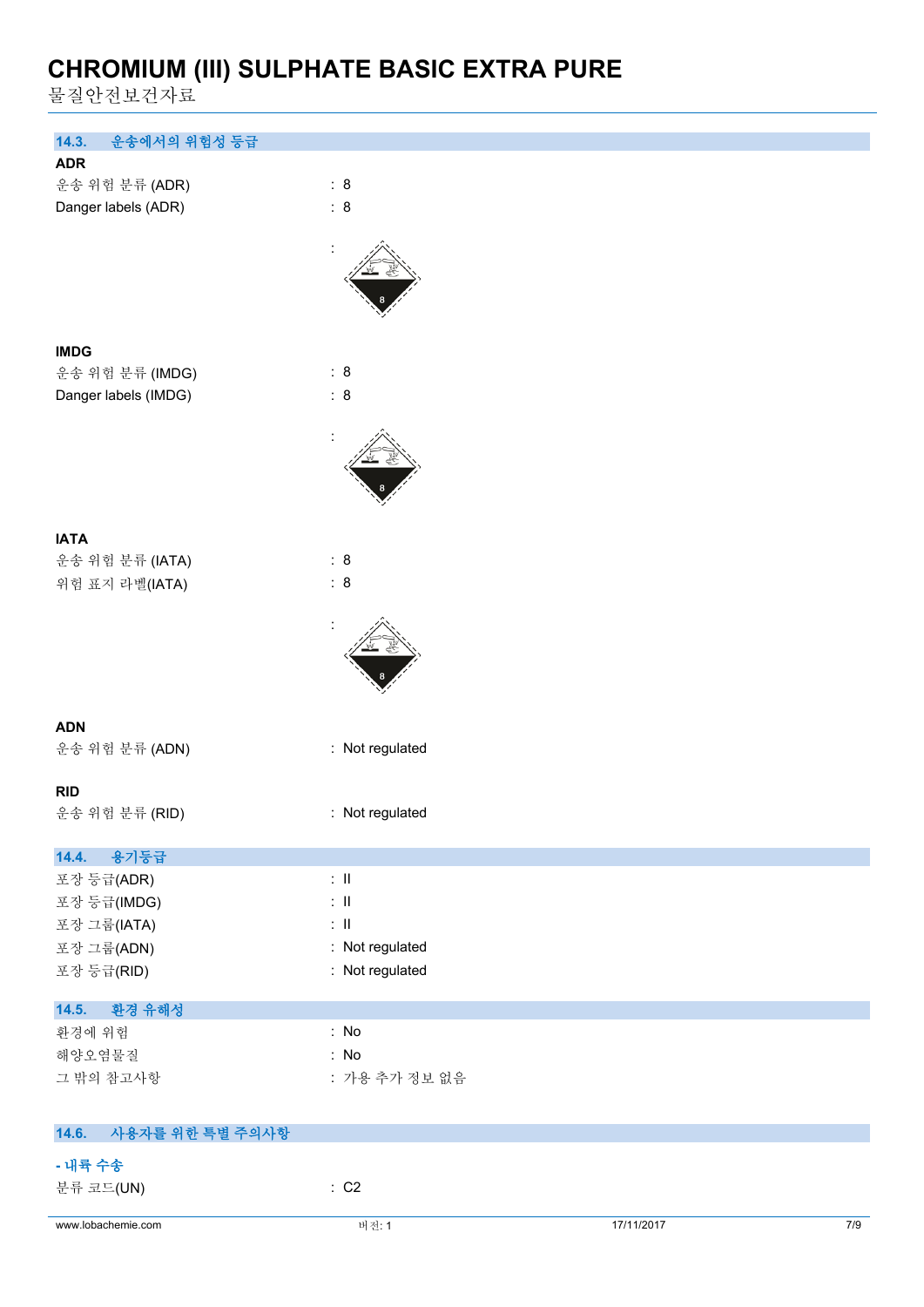물질안전보건자료

| 특수 공급(ADR)                                                   | 274<br>÷             |
|--------------------------------------------------------------|----------------------|
| 일정량(ADR)                                                     | 1kg                  |
| 극소량(ADR)                                                     | E <sub>2</sub><br>÷. |
| Packing instructions (ADR)                                   | P002, IBC08          |
| Special packing provisions (ADR)                             | B4<br>÷.             |
| Mixed packing provisions (ADR)                               | ÷<br>MP10            |
| Portable tank and bulk container<br>instructions (ADR)       | : T3                 |
| Portable tank and bulk container special<br>provisions (ADR) | TP33<br>÷            |
| Tank code (ADR)                                              | SGAN                 |
| 탱크 수송용 차량                                                    | AT                   |
| 운송 범주(ADR)                                                   | 2<br>÷.              |
| Special provisions for carriage - Packages<br>(ADR)          | : V11                |
| 위험 식별 번호(Kemler 번호)                                          | $\ddot{\cdot}$<br>80 |
| 오렌지 플레이트                                                     |                      |
|                                                              | $\frac{80}{3260}$    |
| 터널 제한 코드 (ADR)                                               | Е<br>÷               |
| EAC 코드                                                       | 2X<br>÷              |
| - 해상 운송                                                      |                      |
| Special provision (IMDG)                                     | : 274                |
| Limited quantities (IMDG)                                    | : $1$ kg             |
| 극소량(IMDG)                                                    | E <sub>2</sub>       |
| Packing instructions (IMDG)                                  | P002                 |
| IBC packing instructions (IMDG)                              | IBC08                |
| IBC special provisions (IMDG)                                | : B2, B4             |
| Tank instructions (IMDG)                                     | T3                   |
| Tank special provisions (IMDG)                               | TP33<br>t            |
| EmS-No. (Fire)                                               | ÷<br>F-A             |
| EmS-No. (Spillage)                                           | $S-B$<br>÷           |
| Stowage category (IMDG)                                      | ÷.<br>В              |
| MFAG-번호                                                      | 154<br>t.            |
| - 항공 운송                                                      |                      |
| PCA 예상 수량(IATA)                                              | $\therefore$ E2      |
| PCA 제한 수량(IATA)                                              | : Y844               |
| PCA 제한 수량 최대 순수량(IATA)                                       | : 5kg                |
| PCA 포장 지침(IATA)                                              | 859                  |
| PCA 최대 순수량(IATA)                                             | : 15kg               |
| CAO 포장 지침(IATA)                                              | :863                 |
| CAO 최대 순수량(IATA)                                             | : 50kg               |
| 특별 공급(IATA)                                                  | A <sub>3</sub><br>÷. |
| ERG 코드(IATA)                                                 | 8L                   |

#### **- 국내 수로 운송**

Not regulated

#### **- 철도 수송**

Not regulated